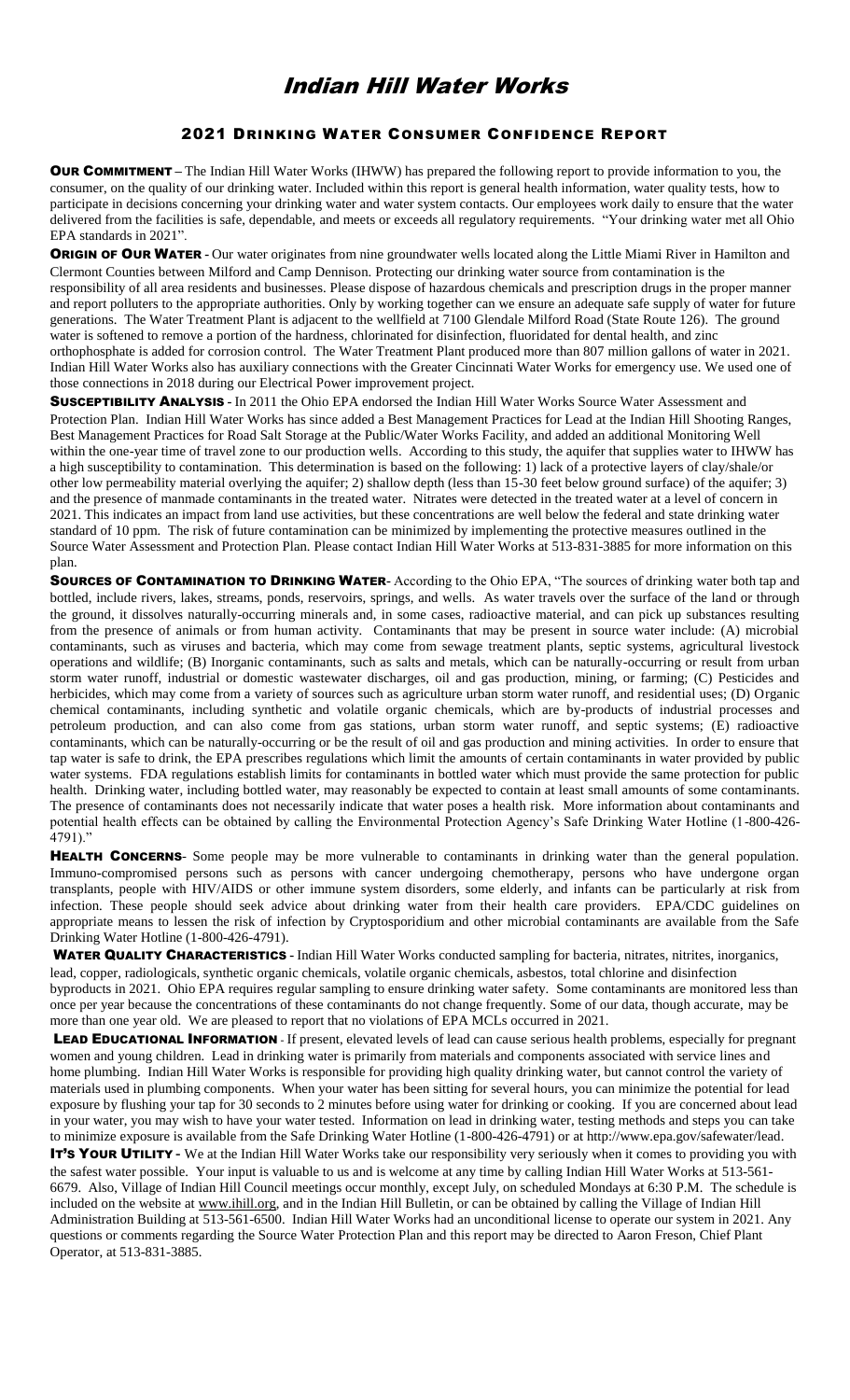## **TABLE OF DETECTED CONTAMINANTS**

| <b>REGULATED CONTAMINANTS</b>                                                                                              |              |                                       |                                                              |                                              |                                     |                  |                        |                                                                                                                                                  |
|----------------------------------------------------------------------------------------------------------------------------|--------------|---------------------------------------|--------------------------------------------------------------|----------------------------------------------|-------------------------------------|------------------|------------------------|--------------------------------------------------------------------------------------------------------------------------------------------------|
| <b>Substance</b>                                                                                                           | <b>Units</b> | <b>MCLG</b>                           | <b>MCL</b>                                                   | <b>Level</b><br><b>Found</b>                 | <b>Range of</b><br><b>Detection</b> | <b>Violation</b> | Year<br><b>Sampled</b> | <b>Typical Sources of</b><br><b>Contamination</b>                                                                                                |
| Antimony                                                                                                                   | ppb          | 6                                     | 6                                                            | 0.49                                         | <b>NA</b>                           | <b>No</b>        | 2021                   | Discharge from petroleum<br>refineries; fire retardants;<br>ceramics; electronics; solder                                                        |
| <b>Barium</b>                                                                                                              | ppm          | 2                                     | $\mathbf{2}$                                                 | 0.032                                        | <b>NA</b>                           | No               | 2021                   | Discharge of drilling wastes;<br>Discharge from metal<br>refineries; Erosion of natural<br>deposits                                              |
| <b>Fluoride</b>                                                                                                            | ppm          | 4                                     | 4                                                            | 1.05                                         | $0.83 - 1.25$                       | No               | 2021                   | Erosion of natural deposits;<br>water additive which promotes<br>strong teeth; discharge from<br>fertilizer and aluminum<br>factories            |
| <b>Nitrate</b>                                                                                                             | ppm          | 10                                    | 10                                                           | 1.10                                         | $0.38 - 1.10$                       | No               | 2021                   | Runoff from fertilizer use;<br>leaching from septic tanks,<br>sewage; Erosion of natural<br>deposits                                             |
| <b>Thallium</b>                                                                                                            | ppb          | 0.5                                   | $\mathbf{2}$                                                 | 0.42                                         | <b>NA</b>                           | No               | 2021                   | Leaching from ore-processing<br>sites; Discharge from<br>electronics, glass, and drug<br>factories                                               |
| <b>Total</b><br><b>Trihalomethanes</b>                                                                                     | ppb          | <b>NA</b>                             | 80                                                           | 20.2                                         | $19.4 - 20.2$                       | <b>No</b>        | 2021                   | By-product of drinking water<br>chlorination                                                                                                     |
| <b>Haloacetic Acids</b><br>(HAA5)                                                                                          | ppb          | <b>NA</b>                             | 60                                                           | 7.77                                         | $6.79 - 7.77$                       | No               | 2021                   | By-product of drinking water<br>chlorination                                                                                                     |
| <b>Total Chlorine</b>                                                                                                      | ppm          | $MRDL = 4$                            | $MRDLG = 4$                                                  | 0.96                                         | $0.78 - 0.97$                       | No               | 2021                   | Water additive used to control<br>microbes                                                                                                       |
| <b>Contaminant</b>                                                                                                         | <b>Units</b> | <b>Action</b><br><b>Level</b><br>(AL) | <b>Individual</b><br><b>Results</b><br>over the<br><b>AL</b> | $90%$ of<br>test levels<br>were less<br>than | Range<br><b>Detected</b>            | <b>Violation</b> | Year<br><b>Sampled</b> | <b>Typical Sources of</b><br>contamination                                                                                                       |
| Lead                                                                                                                       | ppb          | 15.0                                  | ΝA                                                           | <1                                           | <b>NA</b>                           | No               | 2021                   | <b>Corrosion of household</b><br>plumbing systems; erosion of<br>natural deposits                                                                |
| Zero of 31 samples were found to have lead in excess of the action level of 15 ppb                                         |              |                                       |                                                              |                                              |                                     |                  |                        |                                                                                                                                                  |
| Copper                                                                                                                     | ppm          | 1.30                                  | <b>NA</b>                                                    | 0.91                                         | $0.21 - 1.29$                       | No               | 2021                   | <b>Corrosion of household</b><br>plumbing systems; erosion of<br>natural deposits                                                                |
| Zero of 31 samples were found to have copper in excess of the action level of 1.3 ppm<br>UNREGULATED CONTAMINANTS DETECTED |              |                                       |                                                              |                                              |                                     |                  |                        |                                                                                                                                                  |
| <b>Contaminant</b>                                                                                                         | <b>Units</b> | <b>MCLG / AL</b>                      | <b>MCL</b>                                                   | <b>Level</b><br><b>Found</b>                 | <b>Range of</b><br><b>Detection</b> | <b>Violation</b> | Year<br><b>Sampled</b> | <b>Typical Sources of</b><br><b>Contamination</b>                                                                                                |
| <b>Bromoform</b>                                                                                                           | ppb          | <b>NA</b>                             | <b>NA</b>                                                    | 1.1                                          | $1.0 - 1.1$                         | ΝA               | 2021                   | By-product of drinking water<br>chlorination                                                                                                     |
| Chloroform                                                                                                                 | ppb          | ΝA                                    | <b>NA</b>                                                    | 7.1                                          | $6.9 - 7.3$                         | ΝA               | 2021                   | By-product of drinking water<br>chlorination                                                                                                     |
| Dibromochloro-<br>methane                                                                                                  | ppb          | ΝA                                    | ΝA                                                           | 4.7                                          | 4.7 - 4.7                           | ΝA               | 2021                   | By-product of drinking water<br>chlorination                                                                                                     |
| Bromodichloro-<br>methane                                                                                                  | ppb          | ΝA                                    | <b>NA</b>                                                    | 6.9                                          | $6.7 - 7.1$                         | ΝA               | 2021                   | By-product of drinking water<br>chlorination                                                                                                     |
| <b>Monochloroacetic</b><br>Acid                                                                                            | ppb          | ΝA                                    | ΝA                                                           | 2.1                                          | $2.0 - 2.1$                         | ΝA               | 2021                   | By-product of drinking water<br>chlorination                                                                                                     |
| Dichloroacetic<br>Acid                                                                                                     | ppb          | <b>NA</b>                             | <b>NA</b>                                                    | 1.5                                          | $1.2 - 1.7$                         | ΝA               | 2021                   | By-product of drinking water<br>chlorination                                                                                                     |
| <b>Trichloroacetic</b><br>Acid                                                                                             | ppb          | <b>NA</b>                             | <b>NA</b>                                                    | 1.3                                          | $1.0 - 1.6$                         | <b>NA</b>        | 2021                   | By-product of drinking water<br>chlorination                                                                                                     |
| <b>Dibromoacetic</b><br>Acid                                                                                               | ppb          | <b>NA</b>                             | ΝA                                                           | 2.5                                          | $2.5 - 2.5$                         | ΝA               | 2021                   | By-product of drinking water<br>chlorination                                                                                                     |
| Nickel                                                                                                                     | ppb          | ΝA                                    | ΝA                                                           | 2.4                                          | ΝA                                  | ΝA               | 2021                   | A chemical element                                                                                                                               |
| <b>PFOS</b>                                                                                                                | ppt          | 70                                    | ΝA                                                           | 12.1                                         | <b>NA</b>                           | ΝA               | 2021                   | One of a group of man-made<br>chemicals known as PFAS,<br>applied to consumer goods to<br>make them waterproof, stain<br>resistant, or nonstick. |

**Listed below are abbreviations and definitions that will help you with the table above:**

**ppm:** Parts per million, are units of measure for concentration of a contaminant. A part per million corresponds to one second in approximately 11.5 days.

**ppb:** Parts per billion, are units of measure for concentration of a contaminant. A part per billion corresponds to one second in 31.7 years.

**ppt:** Parts per trillion, are units of measure for concentration of a contaminant. A part per trillion corresponds to thirty seconds in a million years.

**<:** Less than symbol

Not applicable

## **Definitions**

Maximum Contaminant Level Goal or MCLG: The level of a contaminant in drinking water below which there is no known or expected risk to health. MCLGs allow for a margin of safety.